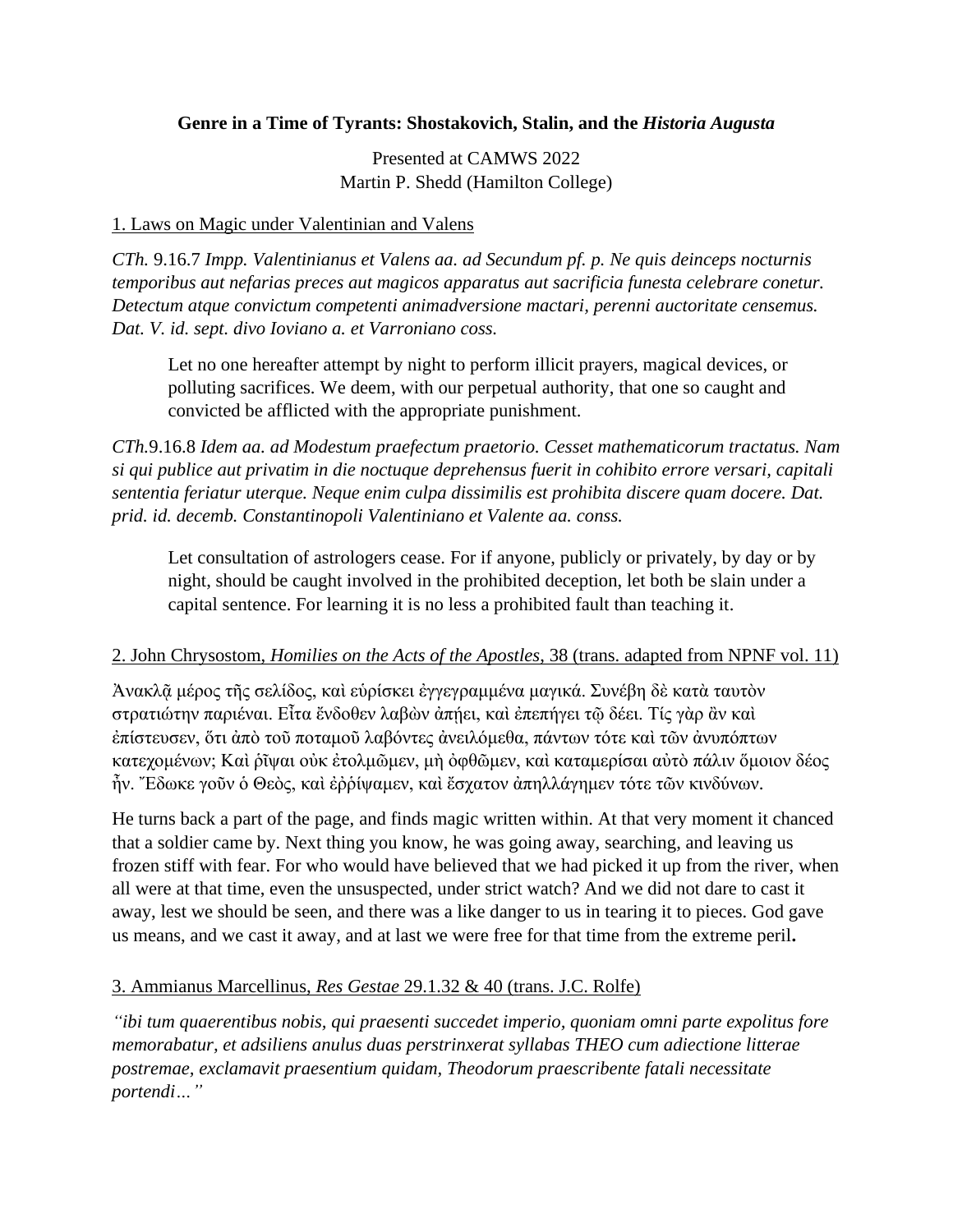*…et post hunc diebus secutis omnium fere ordinum multitudo, quam nominatim recensere est arduum, in plagas calumniarum coniecta, percussorum dexteras fatigavit, tormentis et plumbo et verberibus ante debilitata, sumptumque est de quibusdam sine spiramento vel mora supplicium, dum quaeritur, an sumi deberet, et ut pecudum ubique trucidatio cernebatur.*

[a conspirator] "When we then and there inquired, 'what man will succeed the present emperor'?, since it was said that he would be perfect in every particular, and the ring leaped forward and lightly touched the two syllables ΘΕΟ, adding the next letter,  $[\Delta]$  then one of those present cried out that by the decision of inevitable fate Theodorus was meant. And there was no further investigation of the matter; for it was agreed among us that he was the man who was sought…

…And after him, in the days that followed, a throng of men of almost all ranks, whom it would be difficult to enumerate by name, involved in the snares of calumny, wearied the arms of the executioners after being first crippled by rack, lead, and scourge. Some were punished without breathing-space or delay, while inquiry was being made whether they deserved punishment; everywhere the scene was like a slaughtering of cattle.

## 4. Historia Augusta

## Life of Tacitus, 15.3–4

*futurum autem eum dixerunt a die fulminis praecipitatis statuisque confractis post annos mille. non magna haec urbanitas haruspicum fuit, qui principem talem post mille annos futurum esse dixerunt, pollicentes cum vix remanere talis possit historia quia, si post centum annos praedicerent, forte possent eorum deprehendi mendacia*

Moreover, they said that [Tacitus's descendant] would come one thousand years from the day of the lightning strike an when the statues were broken. This was no great finesse on the part of the soothsayers, who said that so great a leader would come after a thousand years—making promises although such a tale would hardly be able to last—since, if they had predicted it after a hundred years, there might possibly be those capable of catching their lies.

Life of Probus, 24.2–3

*sane quod praeterire non potui, cum imago Probi in Veronensi sita fulmine icta esset ita ut eius praetexta colores mutaret, haruspices responderunt huius familiae posteros tantae in senatu claritudinis fore ut omnes summis honoribus fungerentur. sed adhuc neminem vidimus, posteri autem aeternitatem videntur habere non modum.*

Of course, something I cannot pass over, when the image of Probus located in Verona was struck by lightning in such a way that its toga changed colors, soothsayers responded that the descendants of his family would come to be of such distinction in the senate that they all would serve in the highest offices. But at this point we have seen none. Moreover, "descendants" seem to have all the time in the world, with no limit.